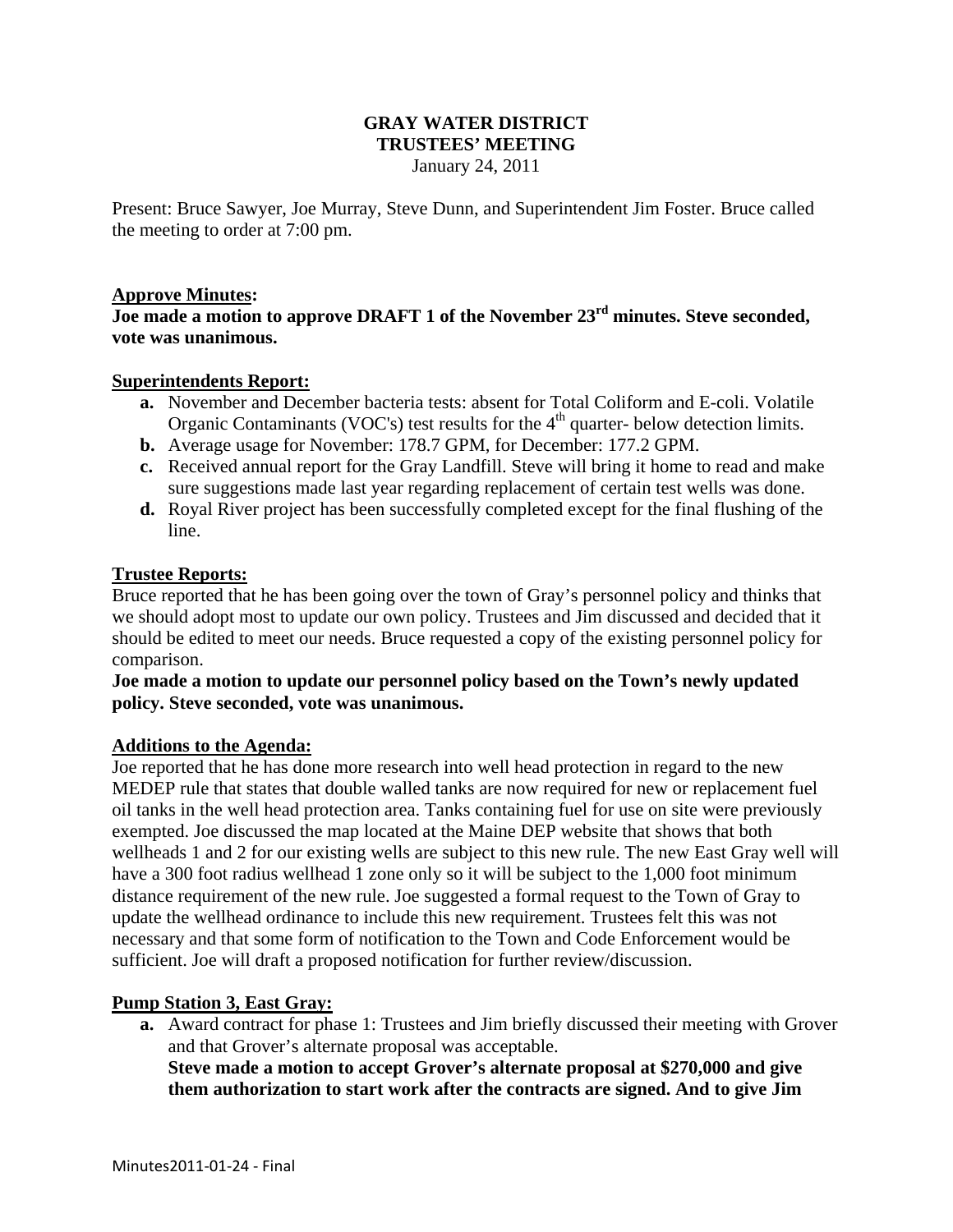**authorization to sign the contract agreement with Grover on behalf of GWD. Joe seconded, vote was unanimous.** 

**b.** SME Construction Proposal: Trustees and Jim discussed the proposal and attachments and found everything to be satisfactory except for Schedule B. **Steve made a motion to accept the proposal without Schedule B. Joe seconded, vote was unanimous.**

Jim is to call Mark Bergeron to discuss removing Schedule B from the proposal.

- **c.** Letter to Abutters: Trustees and Jim reviewed the Draft letter to the abutters prepared by Mark Bergeron and made two edits. The office Manager is to email Mark as to the changes and inform him it is ready to send after the edits are made.
- **d.** Clearing to full 50' width of the GWD right of way was requested by A.H. Grover: After discussion Trustees agreed to allow Grover to clear the full 50' but will require him to minimize the effect on the stone wall as much as possible. Trustees also discussed additional plantings at the entrance to the access road after the work is complete to speed regrowth and fill-in some of what needed to be cleared for construction purposes.
- **e.** Joe will draft a letter to the Town requesting a change to the official zoning map indicating a 300 ft Wellhead 1 zone for the new East Gray well. He will also prepare an information package for the affected landowners showing the wellhead and the effect of the new DEP rules regarding fuel oil tanks within 1,000 ft of a public water supply.

# **Draw-down schedule and Investments (\$1.6m Bond funds)**

Jim discussed transferring money from the bond funds into the account which we have been using to pay bills for the new well to "repay" what we have spent on the project so far, He also talked about moving some of the bond funds into longer term CD's to earn more interest. Trustees agreed that we should do both as long as we make sure funds are available to pay bills as they come in without having to cash in CD's early and incur penalties.

## **Water/Wastewater Agency Response Network (WARN):**

Jim proposed that GWD sign a mutual aid agreement with WARN to formalize our participation in the program. There is no cost or legal commitment associated with our participation. **Joe made a motion to allow Jim to sign a mutual aid agreement with WARN. Steve seconded, vote was unanimous.** 

# **MWUA Annual Meeting and Trade Show:**

Jim made Trustees aware of the MWUA Annual Meeting and asked them to let the office manager know as soon as possible whether or not they will be attending so she can get everyone registered by the  $28<sup>th</sup>$ .

## **Executive Session:**

**Executive Session - Ref: Land. To go into executive session to consider the acquisition of Real Property pursuant to M.R.S.A. § 405(6)(C)** 

# **Joe made a motion to go into executive session at 9:03 pm. Steve seconded, vote was unanimous.**

**Steve made a motion to come out of executive session at 9:20 pm. Joe seconded, vote was unanimous.**